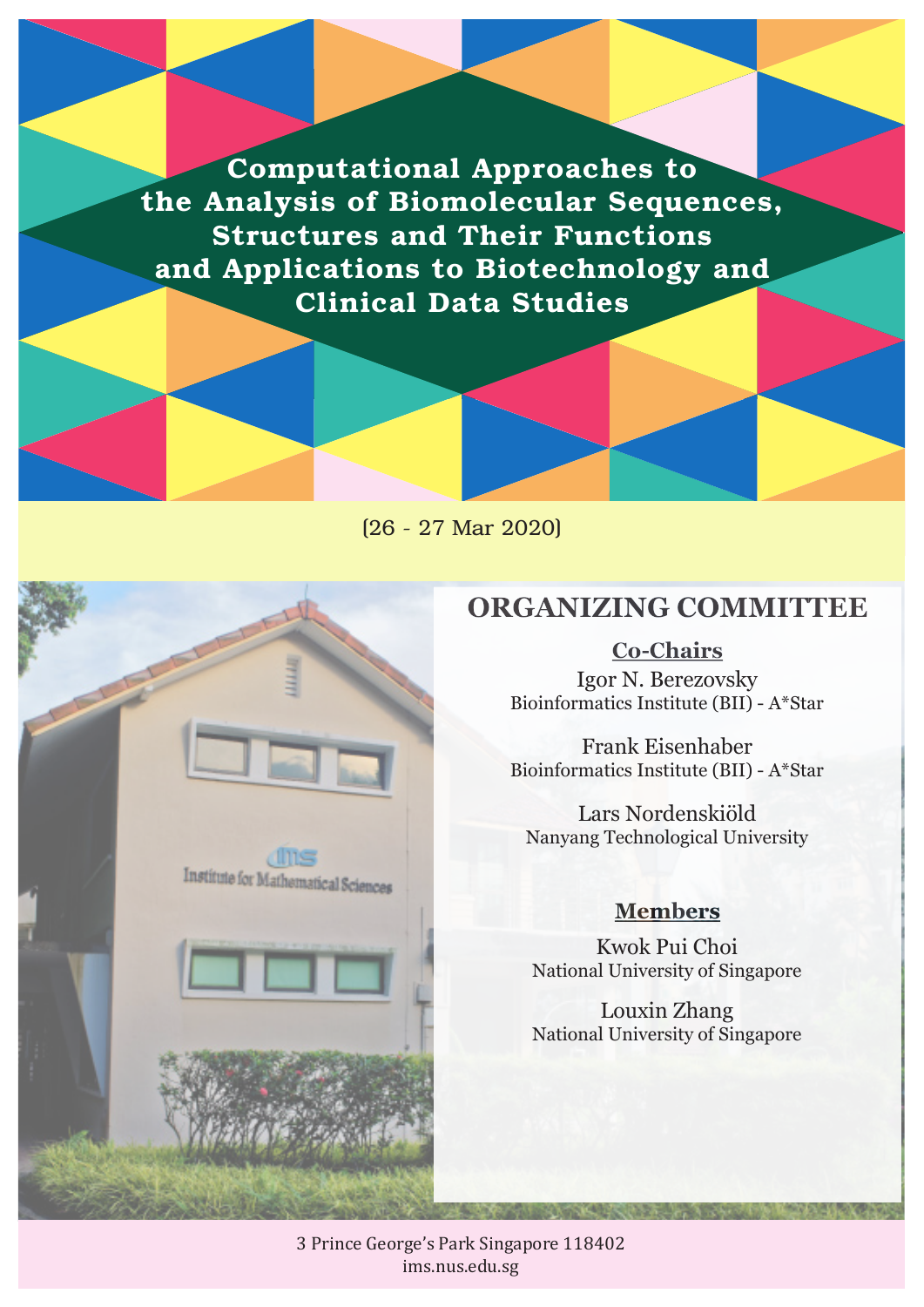## **Computational Approaches to the Analysis of Biomolecular Sequences, Structures and Their Functions and Applications to Biotechnology and Clinical Data Studies**

(23 - 25 Mar 2020)

| <b>Monday, 23 Mar 2020</b> |                                                                                                                                                                                                 |                                                                                                      |  |  |
|----------------------------|-------------------------------------------------------------------------------------------------------------------------------------------------------------------------------------------------|------------------------------------------------------------------------------------------------------|--|--|
| <b>Time</b>                | <b>Title</b>                                                                                                                                                                                    | <b>Speaker</b>                                                                                       |  |  |
| 0900-0930                  | Registration                                                                                                                                                                                    |                                                                                                      |  |  |
| 0930                       | Chair: Frank Eisenhaber, Bioinformatics Institute - A*Star, Singapore                                                                                                                           |                                                                                                      |  |  |
| 0930-0950                  | <b>Welcome by Organizers</b>                                                                                                                                                                    |                                                                                                      |  |  |
| 0950-1030                  | About the limited potential, yet instrumental role<br>of computational biology and the target<br>identification bottleneck due to the decline in<br>biomolecular mechanism discovery after 2000 | <b>Frank Eisenhaber</b><br>Bioinformatics Institute - A*Star,<br>Singapore                           |  |  |
| 1030-1100                  | Group Photo & Coffee Break                                                                                                                                                                      |                                                                                                      |  |  |
| 1100-1145                  | Antibody engineering, scientific phone apps, viral<br>research, and device prototyping in APD lab                                                                                               | Antibody engineering, scientific<br>phone apps, viral research, and<br>device prototyping in APD lab |  |  |
| 1145-1200                  | A holistic view of proteins: impact on antibody<br>engineering and drug discovery                                                                                                               | Chinh Tran-To Su<br>Bioinformatics Institute - A*Star,<br>Singapore                                  |  |  |
| 1200-1315                  | <b>Lunch Reception at IMS</b>                                                                                                                                                                   |                                                                                                      |  |  |
| 1315-1330                  | Registration                                                                                                                                                                                    |                                                                                                      |  |  |
| 1330                       | <b>Lunch Reception at IMS</b>                                                                                                                                                                   |                                                                                                      |  |  |
| 1330-1400                  | Deriving structure profiles corresponding to<br>functional loops in proteins                                                                                                                    | Melvin Yin<br>Bioinformatics Institute - A*Star,<br>Singapore                                        |  |  |
| 1400-1430                  | <b>Melvin Yin</b><br>Bioinformatics Institute - A*Star, Singapore                                                                                                                               | Swati Sinha<br>Bioinformatics Institute - A*Star,<br>Singapore                                       |  |  |
| 1430-1500                  | <b>Coffee Break</b>                                                                                                                                                                             |                                                                                                      |  |  |
| 1500-1600                  | Evolutionary lessons learned from transcriptome<br>data                                                                                                                                         | <b>Evolutionary lessons learned</b><br>from transcriptome data                                       |  |  |